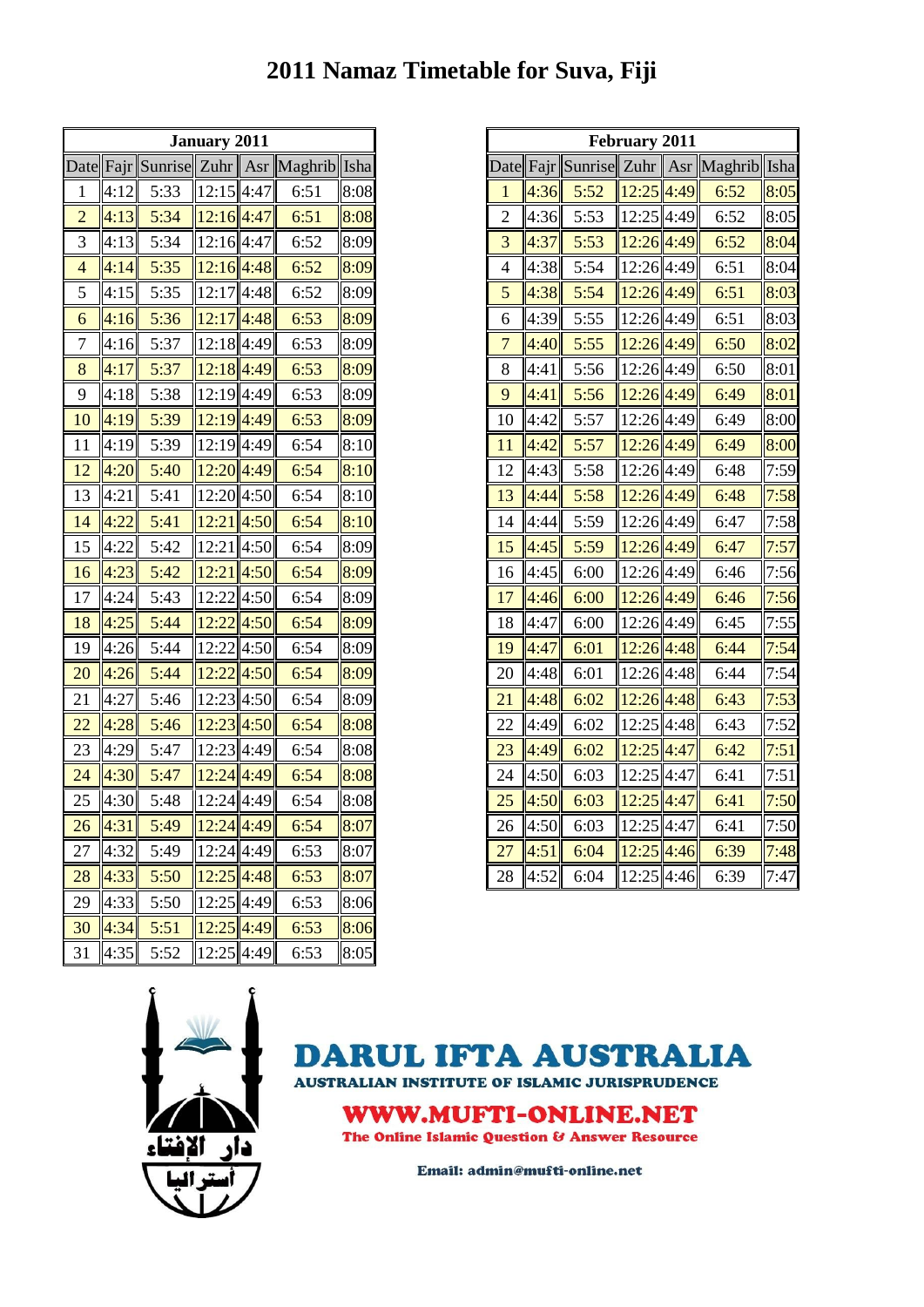| <b>March 2011</b> |      |              |               |      |         |      |  |
|-------------------|------|--------------|---------------|------|---------|------|--|
| Date              |      | Fajr Sunrise | Zuhr Asr      |      | Maghrib | Isha |  |
| 1                 | 4:52 | 6:04         | $12:24$ 4:46  |      | 6:38    | 7:47 |  |
| $\overline{2}$    | 4:52 | 6:05         | $12:24$ 4:45  |      | 6:37    | 7:46 |  |
| 3                 | 4:53 | 6:05         | $12:24$ 4:45  |      | 6:37    | 7:45 |  |
| 4                 | 4:53 | 6:05         | 12:24 4:44    |      | 6:36    | 7:44 |  |
| 5                 | 4:54 | 6:06         | $12:24$ 4:44  |      | 6:35    | 7:43 |  |
| 6                 | 4:54 | 6:06         | 12:23 4:44    |      | 6:34    | 7:43 |  |
| 7                 | 4:54 | 6:06         | $12:23$ 4:43  |      | 6:34    | 7:42 |  |
| 8                 | 4:55 | 6:07         | 12:23 4:43    |      | 6:33    | 7:41 |  |
| 9                 | 4:55 | 6:07         | $12:23$ 4:42  |      | 6:32    | 7:40 |  |
| 10                | 4:55 | 6:07         | 12:22 4:42    |      | 6:31    | 7:39 |  |
| 11                | 4:56 | 6:07         | $12:22$ 4:41  |      | 6:31    | 7:38 |  |
| 12                | 4:56 | 6:08         | 12:22         | 4:41 | 6:30    | 7:38 |  |
| 13                | 4:56 | 6:08         | $12:22$ 4:40  |      | 6:29    | 7:37 |  |
| 14                | 4:57 | 6:08         | 12:21 4:40    |      | 6:28    | 7:36 |  |
| 15                | 4:57 | 6:08         | $12:21$ 4:39  |      | 6:27    | 7:35 |  |
| 16                | 4:57 | 6:09         | 12:21 4:39    |      | 6:27    | 7:34 |  |
| 17                | 4:58 | 6:09         | $12:20$ 4:38  |      | 6:26    | 7:33 |  |
| 18                | 4:58 | 6:09         | 12:20 4:38    |      | 6:25    | 7:32 |  |
| 19                | 4:58 | 6:09         | $12:20$ 4:37  |      | 6:24    | 7:32 |  |
| 20                | 4:58 | 6:09         | 12:20 4:37    |      | 6:24    | 7:32 |  |
| 21                | 4:59 | 6:10         | $12:19$ 4:36  |      | 6:23    | 7:30 |  |
| 22                | 4:59 | 6:10         | 12:19 4:36    |      | 6:23    | 7:29 |  |
| 23                | 4:59 | 6:10         | $12:19$ 4:35  |      | 6:22    | 7:28 |  |
| 24                | 4:59 | 6:10         | 12:18 4:34    |      | 6:20    | 7:27 |  |
| 25                | 5:00 | 6:11         | $12:18$ 4:34  |      | 6:19    | 7:27 |  |
| 26                | 5:00 | 6:11         | $12:18$ 4:33  |      | 6:18    | 1:26 |  |
| 27                | 5:00 | 6:11         | $12:17$ 4:32  |      | 6:18    | 7:25 |  |
| 28                | 5:00 | 6:11         | 12:17 4:32    |      | 6:17    | 7:24 |  |
| 29                | 5:00 | 6:11         | $12:17$  4:31 |      | 6:16    | 7:23 |  |
| 30                | 5:01 | 6:12         | 12:17 4:31    |      | 6:15    | 7:22 |  |
| 31                | 5:01 | 6:12         | 12:16         | 4:30 | 6:14    | 7:22 |  |

|                |      |         | April 2011   |      |         |      |
|----------------|------|---------|--------------|------|---------|------|
| Date           | Fajr | Sunrise | Zuhr         | Asr  | Maghrib | Isha |
| 1              | 5:01 | 6:12    | 12:16 4:29   |      | 6:14    | 7:21 |
| $\overline{2}$ | 5:01 | 6:12    | 12:16        | 4:29 | 6:13    | 7:20 |
| 3              | 5:01 | 6:13    | 12:15        | 4:28 | 6:12    | 7:19 |
| $\overline{4}$ | 5:02 | 6:13    | 12:15        | 4:27 | 6:11    | 7:19 |
| 5              | 5:02 | 6:13    | 12:15 4:27   |      | 6:10    | 7:18 |
| 6              | 5:02 | 6:13    | $12:15$ 4:26 |      | 6:10    | 7:17 |
| 7              | 5:02 | 6:13    | 12:14 4:25   |      | 6:09    | 7:16 |
| 8              | 5:02 | 6:14    | $12:14$ 4:25 |      | 6:08    | 7:16 |
| 9              | 5:03 | 6:14    | 12:14        | 4:24 | 6:07    | 7:15 |
| 10             | 5:03 | 6:14    | 12:13        | 4:24 | 6:07    | 7:14 |
| 11             | 5:03 | 6:14    | 12:13        | 4:23 | 6:06    | 7:13 |
| 12             | 5:03 | 6:14    | $12:13$ 4:22 |      | 6:05    | 7:13 |
| 13             | 5:03 | 6:15    | 12:13        | 4:22 | 6:04    | 7:12 |
| 14             | 5:03 | 6:15    | 12:12        | 4:21 | 6:04    | 7:11 |
| 15             | 5:04 | 6:15    | 12:12        | 4:20 | 6:03    | 7:11 |
| 16             | 5:04 | 6:15    | 12:12        | 4:20 | 6:02    | 7:10 |
| 17             | 5:04 | 6:16    | 12:12        | 4:19 | 6:01    | 7:09 |
| 18             | 5:04 | 6:16    | 12:11        | 4:19 | 6:01    | 7:09 |
| 19             | 5:04 | 6:16    | 12:11        | 4:18 | 6:00    | 7:08 |
| 20             | 5:04 | 6:16    | 12:11        | 4:17 | 5:59    | 7:07 |
| 21             | 5:05 | 6:17    | 12:11        | 4:17 | 5:59    | 7:07 |
| 22             | 5:05 | 6:17    | 12:11        | 4:16 | 5:58    | 7:06 |
| 23             | 5:05 | 6:17    | $12:10$ 4:16 |      | 5:57    | 7:06 |
| 24             | 5:05 | 6:17    | 12:10        | 4:15 | 5:57    | 7:05 |
| 25             | 5:05 | 6:18    | 12:10        | 4:14 | 5:56    | 7:05 |
| 26             | 5:05 | 6:18    | 12:10[4:14]  |      | 5:55    | 7:04 |
| 27             | 5:06 | 6:18    | $12:10$ 4:13 |      | 5:55    | 7:04 |
| 28             | 5:06 | 6:18    | 12:09        | 4:13 | 5:54    | 7:03 |
| 29             | 5:06 | 6:19    | 12:09        | 4:12 | 5:54    | 7:03 |
| 30             | 5:06 | 6:19    | 12:09        | 4:12 | 5:53    | 7:02 |



**TA AUSTRALIA** DA m

**AUSTRALIAN INSTITUTE OF ISLAMIC JURISPRUDENCE** 

**WWW.MUFTI-ONLINE.NET** 

The Online Islamic Question & Answer Resource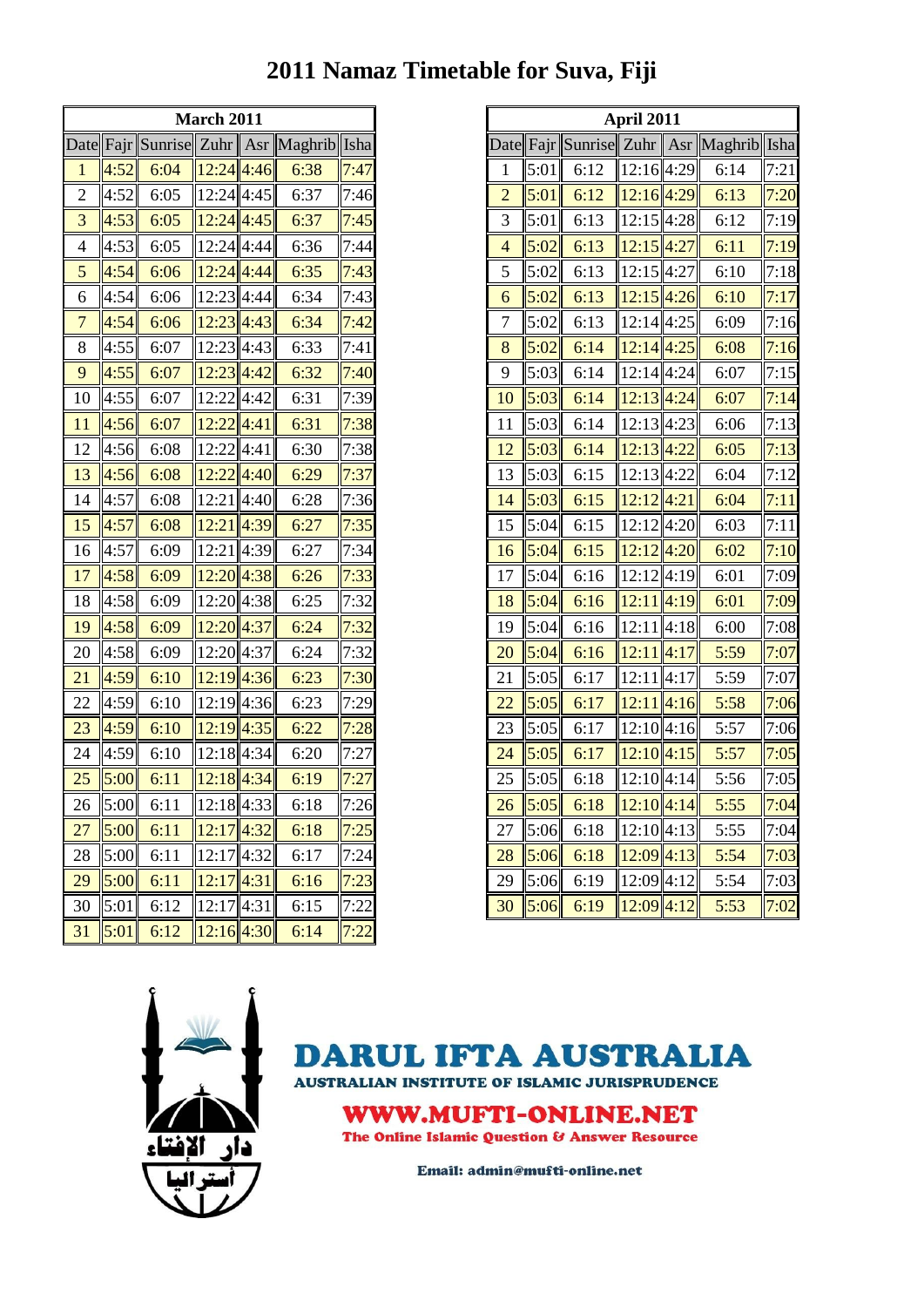| <b>May 2011</b> |      |         |              |      |         |      |  |  |
|-----------------|------|---------|--------------|------|---------|------|--|--|
| Date            | Fajr | Sunrise | Zuhr         | Asr  | Maghrib | Isha |  |  |
| 1               | 5:06 | 6:19    | 12:09        | 4:11 | 5:53    | 7:02 |  |  |
| $\overline{2}$  | 5:07 | 6:20    | $12:09$ 4:11 |      | 5:52    | 7:01 |  |  |
| 3               | 5:07 | 6:20    | 12:09        | 4:10 | 5:51    | 7:01 |  |  |
| $\overline{4}$  | 5:07 | 6:20    | $12:09$ 4:10 |      | 5:51    | 7:00 |  |  |
| 5               | 5:07 | 6:21    | 12:09 4:09   |      | 5:50    | 7:00 |  |  |
| 6               | 5:08 | 6:21    | 12:09        | 4:09 | 5:50    | 7:00 |  |  |
| 7               | 5:08 | 6:21    | 12:08        | 4:09 | 5:50    | 6:59 |  |  |
| 8               | 5:08 | 6:22    | $12:08$ 4:08 |      | 5:49    | 6:59 |  |  |
| 9               | 5:08 | 6:22    | 12:08        | 4:08 | 5:49    | 6:59 |  |  |
| 10              | 5:08 | 6:22    | 12:08        | 4:07 | 5:48    | 6:58 |  |  |
| 11              | 5:09 | 6:23    | 12:08        | 4:07 | 5:48    | 6:58 |  |  |
| 12              | 5:09 | 6:23    | 12:08        | 4:07 | 5:47    | 6:58 |  |  |
| 13              | 5:09 | 6:23    | 12:08        | 4:06 | 5:47    | 6:57 |  |  |
| 14              | 5:09 | 6:24    | 12:08        | 4:06 | 5:47    | 6:57 |  |  |
| 15              | 5:10 | 6:24    | 12:08        | 4:05 | 5:46    | 6:57 |  |  |
| 16              | 5:10 | 6:24    | 12:08        | 4:05 | 5:46    | 6:57 |  |  |
| 17              | 5:10 | 6:25    | 12:08        | 4:05 | 5:46    | 6:56 |  |  |
| 18              | 5:10 | 6:25    | 12:08        | 4:05 | 5:45    | 6:56 |  |  |
| 19              | 5:11 | 6:25    | 12:08        | 4:04 | 5:45    | 6:56 |  |  |
| 20              | 5:11 | 6:26    | 12:08        | 4:04 | 5:45    | 6:56 |  |  |
| 21              | 5:11 | 6:26    | 12:08        | 4:04 | 5:45    | 6:56 |  |  |
| 22              | 5:11 | 6:26    | 12:08        | 4:04 | 5:44    | 6:56 |  |  |
| 23              | 5:12 | 6:27    | 12:09 4:03   |      | 5:44    | 6:55 |  |  |
| 24              | 5:12 | 6:27    | 12:09        | 4:03 | 5:44    | 6:55 |  |  |
| 25              | 5:12 | 6:28    | 12:09        | 4:03 | 5:44    | 6:55 |  |  |
| 26              | 5:12 | 6:28    | 12:09 4:03   |      | 5:44    | 6:55 |  |  |
| 27              | 5:13 | 6:28    | 12:09 4:03   |      | 5:43    | 6:55 |  |  |
| 28              | 5:13 | 6:29    | $12:09$ 4:03 |      | 5:43    | 6:55 |  |  |
| 29              | 5:13 | 6:29    | 12:09        | 4:02 | 5:43    | 6:55 |  |  |
| 30              | 5:14 | 6:29    | $12:09$ 4:02 |      | 5:43    | 6:55 |  |  |
| 31              | 5:14 | 6:30    | 12:09 4:02   |      | 5:43    | 6:55 |  |  |

|                | <b>June 2011</b> |              |                |      |         |      |  |  |
|----------------|------------------|--------------|----------------|------|---------|------|--|--|
| Date           |                  | Fajr Sunrise | Zuhr           | Asr  | Maghrib | Isha |  |  |
| 1              | 5:14             | 6:30         | 12:10          | 4:02 | 5:43    | 6:55 |  |  |
| $\overline{2}$ | 5:14             | 6:30         | 12:10          | 4:02 | 5:43    | 6:55 |  |  |
| 3              | 5:15             | 6:31         | 12:10          | 4:02 | 5:43    | 6:55 |  |  |
| 4              | 5:15             | 6:31         | 12:10[4:02]    |      | 5:43    | 6:55 |  |  |
| 5              | 5:15             | 6:31         | 12:10          | 4:02 | 5:43    | 6:55 |  |  |
| 6              | 5:16             | 6:32         | 12:10          | 4:02 | 5:43    | 6:55 |  |  |
| 7              | 5:16             | 6:32         | 12:11          | 4:02 | 5:43    | 6:55 |  |  |
| 8              | 5:16             | 6:33         | 12:11          | 4:02 | 5:43    | 6:55 |  |  |
| 9              | 5:16             | 6:33         | 12:11          | 4:02 | 5:43    | 6:56 |  |  |
| 10             | 5:17             | 6:33         | 12:11          | 4:02 | 5:43    | 6:56 |  |  |
| 11             | 5:17             | 6:33         | 12:11          | 4:02 | 5:43    | 6:56 |  |  |
| 12             | 5:17             | 6:34         | 12:12          | 4:02 | 5:43    | 6:56 |  |  |
| 13             | 5:17             | 6:34         | 12:12          | 4:03 | 5:43    | 6:56 |  |  |
| 14             | 5:18             | 6:34         | 12:12          | 4:03 | 5:44    | 6:56 |  |  |
| 15             | 5:18             | 6:35         | 12:12          | 4:03 | 5:44    | 6:56 |  |  |
| 16             | 5:18             | 6:35         | 12:12          | 4:03 | 5:44    | 6:57 |  |  |
| 17             | 5:18             | 6:35         | 12:13          | 4:03 | 5:44    | 6:57 |  |  |
| 18             | 5:19             | 6:35         | 12:13          | 4:03 | 5:44    | 6:57 |  |  |
| 19             | 5:19             | 6:36         | 12:13          | 4:03 | 5:44    | 6:57 |  |  |
| 20             | 5:19             | 6:36         | 12:13          | 4:04 | 5:45    | 6:57 |  |  |
| 21             | 5:19             | 6:36         | 12:13          | 4:04 | 5:45    | 6:58 |  |  |
| 22             | 5:20             | 6:36         | $12:14$ 4:04   |      | 5:45    | 6:58 |  |  |
| 23             | 5:20             | 6:37         | $12:14$ 4:04   |      | 5:45    | 6:58 |  |  |
| 24             | 5:20             | 6:37         | 12:14          | 4:05 | 5:45    | 6:58 |  |  |
| 25             | 5:20             | 6:37         | 12:14          | 4:05 | 5:46    | 6:58 |  |  |
| 26             | 5:20             | 6:37         | $12:15$   4:05 |      | 5:46    | 6:59 |  |  |
| <b>27</b>      | 5:21             | 6:37         | 12:15          | 4:05 | 5:46    | 6:59 |  |  |
| 28             | 5:21             | 6:38         | 12:15          | 4:06 | 5:46    | 6:59 |  |  |
| 29             | <u>5:21</u>      | 6:38         | 12:15          | 4:06 | 5:47    | 6:59 |  |  |
| 30             | 5:21             | 6:38         | $12:15$ 4:06   |      | 5:47    | 7:00 |  |  |



**TA AUSTRALIA** DA R m m

**AUSTRALIAN INSTITUTE OF ISLAMIC JURISPRUDENCE** 

**WWW.MUFTI-ONLINE.NET** 

The Online Islamic Question & Answer Resource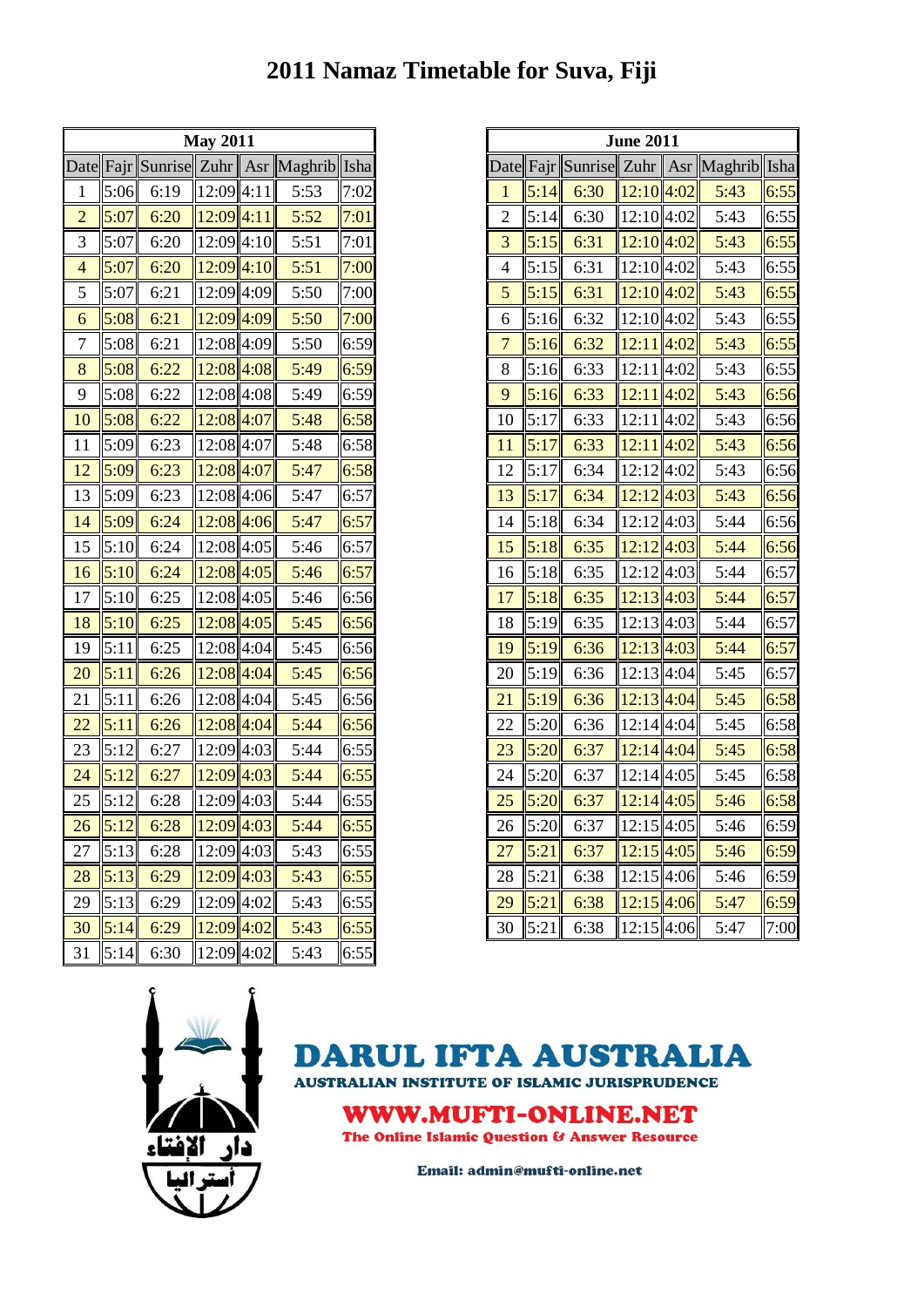| <b>July 2011</b> |             |              |                |  |                      |      |  |
|------------------|-------------|--------------|----------------|--|----------------------|------|--|
| Date             |             | Fajr Sunrise |                |  | Zuhr   Asr   Maghrib | Isha |  |
| 1                | 5:21        | 6:38         | $12:16$ 4:06   |  | 5:47                 | 7:00 |  |
| $\overline{2}$   | 5:21        | 6:38         | 12:16 4:07     |  | 5:48                 | 7:00 |  |
| 3                | <u>5:21</u> | 6:38         | 12:16 4:07     |  | 5:48                 | 7:00 |  |
| 4                | 5:22        | 6:38         | 12:16 4:07     |  | 5:48                 | 7:01 |  |
| 5                | 5:22        | 6:38         | $12:16$ 4:08   |  | 5:49                 | 7:01 |  |
| 6                | 5:22        | 6:38         | $12:16$ 4:08   |  | 5:49                 | 7:01 |  |
| 7                | <u>5:22</u> | 6:38         | $12:17$ 4:08   |  | 5:49                 | 7:02 |  |
| 8                | 5:22        | 6:38         | 12:17 4:09     |  | 5:49                 | 7:02 |  |
| 9                | 5:22        | 6:38         | $12:17$ 4:09   |  | 5:50                 | 7:02 |  |
| 10               | 5:22        | 6:38         | 12:17 4:09     |  | 5:50                 | 7:02 |  |
| 11               | <u>5:22</u> | 6:38         | $12:17$ 4:10   |  | 5:50                 | 7:03 |  |
| 12               | 5:22        | 6:38         | 12:17 4:10     |  | 5:51                 | 7:03 |  |
| 13               | 5:22        | 6:38         | $12:18$ 4:10   |  | 5:51                 | 7:03 |  |
| 14               | 5:22        | 6:38         | 12:18[4:11]    |  | 5:51                 | 7:03 |  |
| 15               | 5:22        | 6:38         | $12:18$ 4:11   |  | 5:52                 | 7:04 |  |
| 16               | 5:22        | 6:38         | $12:18$ 4:11   |  | 5:52                 | 7:04 |  |
| 17               | 5:22        | 6:38         | $12:18$ 4:12   |  | 5:52                 | 7:04 |  |
| 18               | 5:22        | 6:37         | 12:18 4:12     |  | 5:53                 | 7:04 |  |
| 19               | 5:22        | 6:37         | $12:18$ 4:12   |  | 5:53                 | 7:05 |  |
| 20               | 5:21        | 6:37         | $12:18$ 4:13   |  | 5:53                 | 7:05 |  |
| 21               | 5:21        | 6:37         | $12:18$ 4:13   |  | 5:54                 | 7:05 |  |
| 22               | 5:21        | 6:37         | $12:18$ 4:13   |  | 5:54                 | 7:05 |  |
| 23               | 5:21        | 6:36         | $12:18$ 4:14   |  | 5:54                 | 7:06 |  |
| 24               | 5:21        | 6:36         | $12:18$ 4:14   |  | 5:55                 | 7:06 |  |
| 25               | <u>5:21</u> | 6:36         | $12:18$ 4:14   |  | 5:55                 | 7:06 |  |
| 26               | 5:20        | 6:35         | $12:18$ 4:15   |  | 5:55                 | 7:06 |  |
| 27               | 5:20        | 6:35         | 12:18[4:15]    |  | 5:56                 | 7:07 |  |
| 28               | 5:20        | 6:35         | $12:18$ 4:15   |  | 5:56                 | 7:07 |  |
| 29               | 5:20        | 6:34         | $12:18$   4:16 |  | 5:56                 | 7:07 |  |
| 30               | 5:19        | 6:34         | $12:18$ 4:16   |  | 5:57                 | 7:07 |  |
| 31               | 5:19        | 6:34         | $12:18$ 4:16   |  | 5:57                 | 7:07 |  |

| <b>August 2011</b> |      |         |                         |      |         |      |  |  |
|--------------------|------|---------|-------------------------|------|---------|------|--|--|
| Date               | Fajr | Sunrise | Zuhr                    | Asr  | Maghrib | Isha |  |  |
| 1                  | 5:19 | 6:33    | 12:18                   | 4:17 | 5:57    | 7:08 |  |  |
| $\overline{2}$     | 5:18 | 6:33    | $12:18$ 4:17            |      | 5:58    | 7:08 |  |  |
| 3                  | 5:18 | 6:32    | 12:18                   | 4:17 | 5:58    | 7:08 |  |  |
| 4                  | 5:18 | 6:32    | 12:18                   | 4:17 | 5:58    |      |  |  |
| 5                  | 5:17 | 6:32    | 12:18 4:18              |      |         | 7:08 |  |  |
|                    |      |         |                         |      | 5:59    | 7:08 |  |  |
| 6                  | 5:17 | 6:31    | $12:18$ 4:18            |      | 5:59    | 7:09 |  |  |
| 7                  | 5:17 | 6:31    | $12:18$ 4:18            |      | 5:59    | 7:09 |  |  |
| 8                  | 5:16 | 6:30    | $12:18$ 4:18            |      | 5:59    | 7:09 |  |  |
| 9                  | 5:16 | 6:30    | 12:17                   | 4:19 | 6:00    | 7:09 |  |  |
| 10                 | 5:15 | 6:29    | 12:17                   | 4:19 | 6:00    | 7:09 |  |  |
| 11                 | 5:15 | 6:28    | 12:17                   | 4:19 | 6:00    | 7:10 |  |  |
| 12                 | 5:14 | 6:28    | $12:17$ 4:19            |      | 6:00    | 7:10 |  |  |
| 13                 | 5:14 | 6:27    | 12:17                   | 4:20 | 6:01    | 7:10 |  |  |
| 14                 | 5:13 | 6:27    | 12:17                   | 4:20 | 6:01    | 7:10 |  |  |
| 15                 | 5:13 | 6:26    | 12:16                   | 4:20 | 6:01    | 7:10 |  |  |
| 16                 | 5:12 | 6:25    | $12:16$ <sup>4:20</sup> |      | 6:01    | 7:10 |  |  |
| 17                 | 5:12 | 6:25    | 12:16 4:20              |      | 6:02    | 7:10 |  |  |
| 18                 | 5:11 | 6:24    | $12:16$ 4:20            |      | 6:02    | 7:11 |  |  |
| 19                 | 5:11 | 6:23    | 12:16                   | 4:21 | 6:02    | 7:11 |  |  |
| 20                 | 5:10 | 6:23    | $12:15$  4:21           |      | 6:02    | 7:11 |  |  |
| 21                 | 5:09 | 6:22    | 12:15                   | 4:21 | 6:02    | 7:11 |  |  |
| 22                 | 5:09 | 6:21    | 12:15                   | 4:21 | 6:03    | 7:11 |  |  |
| 23                 | 5:08 | 6:21    | $12:15$ 4:21            |      | 6:03    | 7:11 |  |  |
| 24                 | 5:07 | 6:20    | 12:14                   | 4:21 | 6:03    | 7:11 |  |  |
| 25                 | 5:07 | 6:19    | 12:14                   | 4:21 | 6:03    | 7:11 |  |  |
| <u>26</u>          | 5:06 | 6:19    | $12:14$ 4:21            |      | 6:03    | 7:12 |  |  |
| 27                 | 5:05 | 6:18    | 12:14                   | 4:22 | 6:04    | 7:12 |  |  |
| 28                 | 5:05 | 6:17    | 12:13                   | 4:22 | 6:04    | 7:12 |  |  |
| 29                 | 5:04 | 6:16    | 12:13                   | 4:22 | 6:04    | 7:12 |  |  |
| 30                 | 5:03 | 6:16    | 12:13                   | 4:22 | 6:04    | 7:12 |  |  |
| 31                 | 5:03 | 6:15    | 12:12                   | 4:22 | 6:04    | 7:12 |  |  |



#### **A AUSTRALIA** DAI R

**AUSTRALIAN INSTITUTE OF ISLAMIC JURISPRUDENCE** 

#### **WWW.MUFTI-ONLINE.NET**

The Online Islamic Question & Answer Resource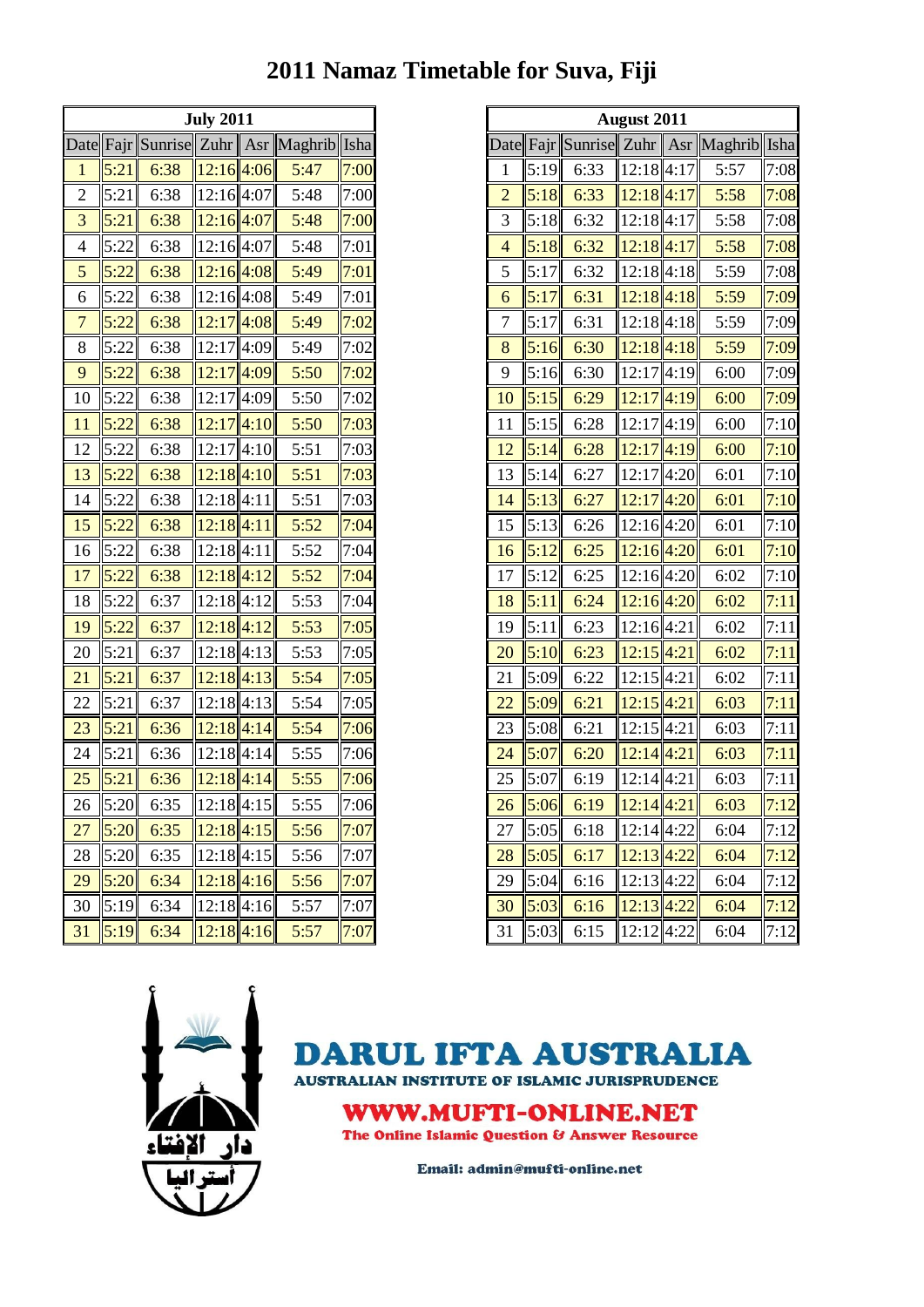| September 2011 |      |              |       |      |         |      |  |  |
|----------------|------|--------------|-------|------|---------|------|--|--|
| Date           |      | Fajr Sunrise | Zuhr  | Asr  | Maghrib | Isha |  |  |
| 1              | 5:02 | 6:14         | 12:12 | 4:22 | 6:05    | 7:12 |  |  |
| 2              | 5:01 | 6:13         | 12:12 | 4:22 | 6:05    | 7:12 |  |  |
| 3              | 5:00 | 6:12         | 12:11 | 4:22 | 6:05    | 7:13 |  |  |
| $\overline{4}$ | 5:00 | 6:12         | 12:11 | 4:22 | 6:05    | 7:13 |  |  |
| 5              | 4:59 | 6:11         | 12:11 | 4:22 | 6:05    | 7:13 |  |  |
| 6              | 4:58 | 6:10         | 12:10 | 4:22 | 6:05    | 7:13 |  |  |
| 7              | 4:57 | 6:09         | 12:10 | 4:22 | 6:05    | 7:13 |  |  |
| 8              | 4:56 | 6:08         | 12:10 | 4:22 | 6:06    | 7:13 |  |  |
| 9              | 4:56 | 6:07         | 12:09 | 4:22 | 6:06    | 7:13 |  |  |
| 10             | 4:55 | 6:07         | 12:09 | 4:22 | 6:06    | 7:13 |  |  |
| 11             | 4:54 | 6:06         | 12:09 | 4:22 | 6:06    | 7:14 |  |  |
| 12             | 4:53 | 6:05         | 12:08 | 4:22 | 6:06    | 7:14 |  |  |
| 13             | 4:52 | 6:04         | 12:08 | 4:22 | 6:06    | 7:14 |  |  |
| 14             | 4:51 | 6:03         | 12:08 | 4:22 | 6:06    | 7:14 |  |  |
| 15             | 4:51 | 6:02         | 12:07 | 4:22 | 6:07    | 7:14 |  |  |
| 16             | 4:50 | 6:01         | 12:07 | 4:22 | 6:07    | 7:14 |  |  |
| 17             | 4:49 | 6:01         | 12:07 | 4:22 | 6:07    | 7:14 |  |  |
| 18             | 4:48 | 6:00         | 12:06 | 4:22 | 6:07    | 7:15 |  |  |
| 19             | 4:47 | 5:59         | 12:06 | 4:22 | 6:07    | 7:15 |  |  |
| 20             | 4:46 | 5:58         | 12:06 | 4:22 | 6:07    | 7:15 |  |  |
| 21             | 4:45 | 5:57         | 12:05 | 4:21 | 6:08    | 7:15 |  |  |
| 22             | 4:44 | 5:56         | 12:05 | 4:21 | 6:08    | 7:15 |  |  |
| 23             | 4:44 | 5:55         | 12:04 | 4:21 | 6:08    | 7:15 |  |  |
| 24             | 4:43 | 5:55         | 12:04 | 4:21 | 6:08    | 7:16 |  |  |
| 25             | 4:42 | 5:54         | 12:04 | 4:21 | 6:08    | 7:16 |  |  |
| 26             | 4:41 | 5:53         | 12:03 | 4:21 | 6:08    | 7:16 |  |  |
| 27             | 4:40 | 5:52         | 12:03 | 4:21 | 6:09    | 7:16 |  |  |
| 28             | 4:39 | 5:51         | 12:03 | 4:21 | 6:09    | 7:16 |  |  |
| 29             | 4:38 | 5:50         | 12:02 | 4:21 | 6:09    | 7:17 |  |  |
| 30             | 4:37 | 5:49         | 12:02 | 4:21 | 6:09    | 7:17 |  |  |

| October 2011 |      |              |                         |      |         |      |  |
|--------------|------|--------------|-------------------------|------|---------|------|--|
| Date         |      | Fajr Sunrise | Zuhr                    | Asr  | Maghrib | Isha |  |
| 1            | 4:36 | 5:49         | $12:02$ 4:21            |      | 6:09    | 7:17 |  |
| 2            | 4:35 | 5:48         | $12:01$  4:21           |      | 6:09    | 7:17 |  |
| 3            | 4:35 | 5:47         | 12:01 4:20              |      | 6:10    | 7:18 |  |
| 4            | 4:34 | 5:46         | 12:01 4:20              |      | 6:10    | 7:18 |  |
| 5            | 4:33 | 5:45         | 12:01                   | 4:20 | 6:10    | 7:18 |  |
| 6            | 4:32 | 5:44         | 12:00 4:20              |      | 6:10    | 7:19 |  |
| 7            | 4:31 | 5:44         | 12:00 4:20              |      | 6:10    | 7:19 |  |
| 8            | 4:30 | 5:43         | 12:00                   | 4:20 | 6:11    | 7:19 |  |
| 9            | 4:29 | 5:42         | 11:59                   | 4:20 | 6:11    | 7:19 |  |
| 10           | 4:28 | 5:41         | 11:59                   | 4:20 | 6:11    | 7:20 |  |
| 11           | 4:27 | 5:41         | 11:59 4:20              |      | 6:11    | 7:20 |  |
| 12           | 4:27 | 5:40         | 11:59 4:20              |      | 6:12    | 7:20 |  |
| 13           | 4:26 | 5:39         | 11:58 4:20              |      | 6:12    | 7:21 |  |
| 14           | 4:25 | 5:38         | 11:58 4:19              |      | 6:12    | 7:21 |  |
| 15           | 4:24 | 5:38         | 11:58 4:19              |      | 6:12    | 7:22 |  |
| 16           | 4:23 | 5:37         | 11:58 4:19              |      | 6:13    | 7:22 |  |
| 17           | 4:22 | 5:36         | 11:57 4:19              |      | 6:13    | 7:22 |  |
| 18           | 4:22 | 5:35         | 11:57 4:19              |      | 6:13    | 7:23 |  |
| 19           | 4:21 | 5:35         | 11:57                   | 4:19 | 6:14    | 7:23 |  |
| 20           | 4:20 | 5:34         | 11:57                   | 4:19 | 6:14    | 7:24 |  |
| 21           | 4:19 | 5:33         | 11:57                   | 4:19 | 6:14    | 7:24 |  |
| 22           | 4:18 | 5:33         | 11:56 4:19              |      | 6:14    | 7:25 |  |
| 23           | 4:18 | 5:32         | 11:56 4:19              |      | 6:15    | 7:25 |  |
| 24           | 4:17 | 5:31         | 11:56 4:19              |      | 6:15    | 7:25 |  |
| 25           | 4:16 | 5:31         | 11:56                   | 4:19 | 6:16    | 7:26 |  |
| 26           | 4:15 | 5:30         | 11:564:19               |      | 6:16    | 7:26 |  |
| <u>27</u>    | 4:15 | 5:30         | $11:56$ <sup>4:19</sup> |      | 6:16    | 7:27 |  |
| 28           | 4:14 | 5:29         | 11:56 4:19              |      | 6:17    | 7:28 |  |
| 29           | 4:13 | 5:28         | $11:56$  4:19           |      | 6:17    | 7:28 |  |
| 30           | 4:12 | 5:28         | 11:56 4:19              |      | 6:17    | 7:29 |  |
| 31           | 4:12 | 5:27         | $11:56$  4:19           |      | 6:18    | 7:29 |  |



#### **DARUI TA AUSTRALIA 1. 10**

**AUSTRALIAN INSTITUTE OF ISLAMIC JURISPRUDENCE** 

#### **WWW.MUFTI-ONLINE.NET**

The Online Islamic Question & Answer Resource